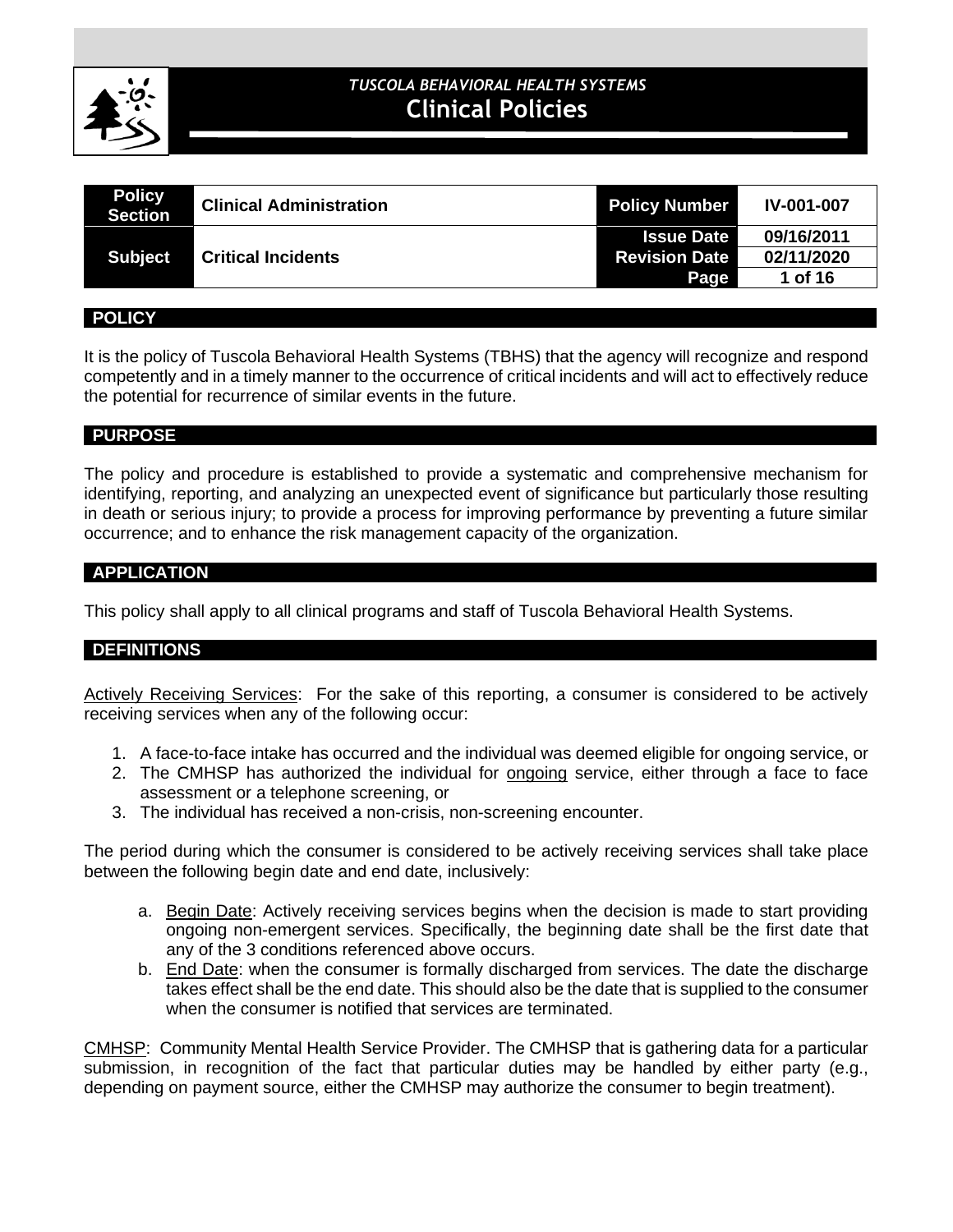| <b>Policy</b><br><b>Section</b> | <b>Clinical Administration</b> | <b>Policy Number</b> | <b>IV-001-007</b> |
|---------------------------------|--------------------------------|----------------------|-------------------|
|                                 |                                | <b>Issue Date</b>    | 09/16/2011        |
| <b>Subject</b>                  | <b>Critical Incidents</b>      | <b>Revision Date</b> | 02/11/2020        |
|                                 |                                | <b>Page</b>          | 2 of 16           |

Critical Incident: An event relating to a consumer that involves any of the following:

- A. Reportable to PIHP and monitored by CMHSP.
	- 1. Suicide: when the CMHSP determines, through its death review process that the consumer's death was a suicide, and/or the official death report (i.e. coroner's report) indicates that the consumer's death was a suicide.
	- 2. Non-Suicide Death: Any death, for consumers in the reportable population, that was not otherwise reported as a suicide.
	- 3. Emergency Medical Treatment due to Injury or Medication Error: Any situation where an injury to a consumer or medication error results in face to face emergency treatment being provided by medical staff. Any treatment facility, including personal physicians, medi-centers, urgent care clinics and emergency rooms should be reported, provided the treatment was sought due to injury or medication error.
	- 4. Hospitalization due to Injury or Medication Error: Admission to a general medical facility due to injury or medication error. Hospitalizations due to the natural course of an illness or underlying conditions do not fall within this definition.

Arrest of Consumer: Situations where a consumer is held or taken by a law enforcement officer based on the belief that a crime may have been committed. Situations where a consumer is transported for the purpose of receiving emergency mental health services, or situations where a consumer is held in protective custody, are not considered an arrest.

B. Monitored by CMHSP.

1) Police Calls: Police calls by staff of a specialized residential setting, or general AFC residential homes or other provider staff, for assistance with an individual during a behavioral crisis situation. This is regardless whether calling police is in the individual's plan.

2) Emergency Use of Physical Management: Emergency use of physical management by staff in response to a behavioral crisis. Physical management shall only be used on an emergency basis when the situation places the individual or other(s) at imminent risk of serious physical harm. This does not include briefly holding an individual in order to comfort him or her or to demonstrate affection, or holding his/her hand.

Injury: Bodily damage that occurs to an individual due to a specific event such as an accident, assault, or misuse of the body. Examples include bruises (except those due to illness), contusions, muscles sprains, and broken bones.

Medication Error: A situation where a mistake is made involving prescribed medication (i.e. wrong person, wrong medication, incorrect route, documentation error, incorrect dosage taken, medication taken at wrong time)

MDHHS: The Michigan Department of Health and Human Services.

Occurrence(s) referenced in the definition of a critical incident; (these are also considered Reportable Events).

PIHP: Prepaid Inpatient Health Plan.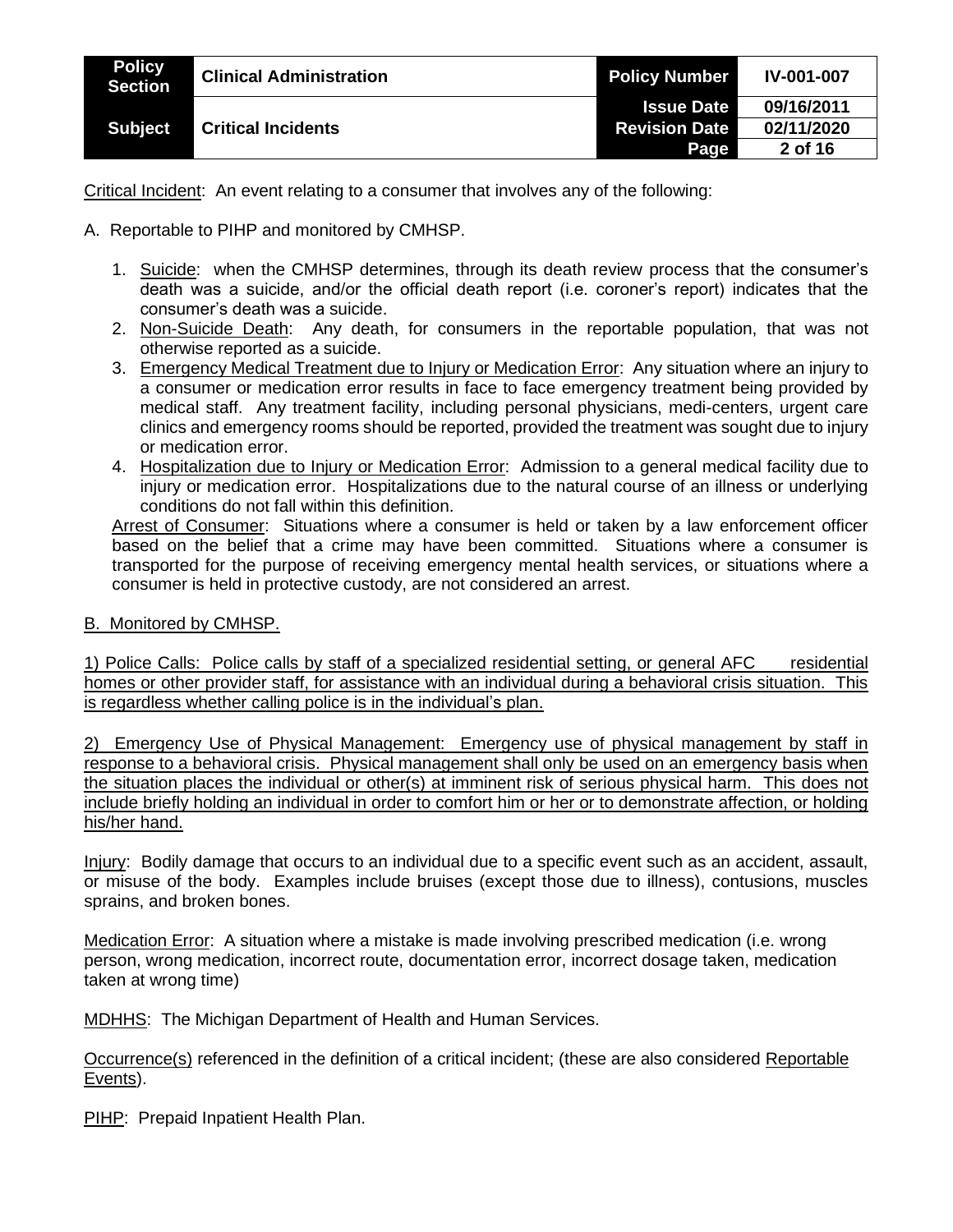| <b>Policy</b><br><b>Section</b> | <b>Clinical Administration</b> | <b>Policy Number</b> | <b>IV-001-007</b> |
|---------------------------------|--------------------------------|----------------------|-------------------|
|                                 |                                | <b>Issue Date</b>    | 09/16/2011        |
| <b>Subject</b>                  | <b>Critical Incidents</b>      | <b>Revision Date</b> | 02/11/2020        |
|                                 |                                | Page                 | 3 of 16           |

Recipient of Specific Service: Some of the population definitions used for specific events require the consumer to not only be active, but to be currently receiving a particular type of service. In these cases, the consumer is considered to be receiving that type of service between the following start and end dates (inclusive of the start and end dates):

- Start: The date the consumer has been determined to be eligible and has received at least one of these services.
- End: The date the consumer is formally terminated from this type of service. Such formal termination happens via transfer to another unit, discharge from the unit that provides the service, discharge from the CMHSP, or removal of the service from the consumer's individual plan of service. Any one of these events signifies the end of the service.

Reportable Events: see definition for Critical Incident. Depending on the type of event, there are different timeframes for reporting. This includes Risk Events.

Reportable Population: Each type of event has a reportable population. Some events are reported for all active consumers and others are only reported for certain identified groups of consumers.

Reportable Sentinel Event: Any injury or death occurring from the use of any behavioral intervention.

Risk Events: Critical events seen as putting persons served at risk of poor outcomes. The additional critical events are: harm to self, harm to others, and unscheduled admissions to a medical hospital.

Root Cause Analysis (RCA): or investigation, is a process for identifying the basic or causal factors underlying variations in performance, including the occurrence or possible occurrence of a sentinel event. A root cause analysis focuses primarily on systems and processes, not individual performance. A root cause analysis involves:

- a. Determination of the factors (human, systems, etc.,) most directly associated with the sentinel event and the associated processes;
- b. Review of the underlying systems and processes to determine where redesign might reduce risk;
- c. Identification of risk points and their potential contributions to this type of event;
- d. Determination of potential improvement in processes or systems that would tend to decrease the likelihood of such an event in the future, or a determination, after analysis, that no such improvement opportunities exists;
- e. To ensure credibility, attention to internal consistency in the questions asked/unasked and consideration of the organization as a whole entity; and
- f. Review of available relevant literature.

24-hour Specialized Setting: means a specialized residential home certified by the Michigan Department of Health and Human Services (MDHHS) to serve persons with mental illness or developmental disabilities.

**PROCEDURES**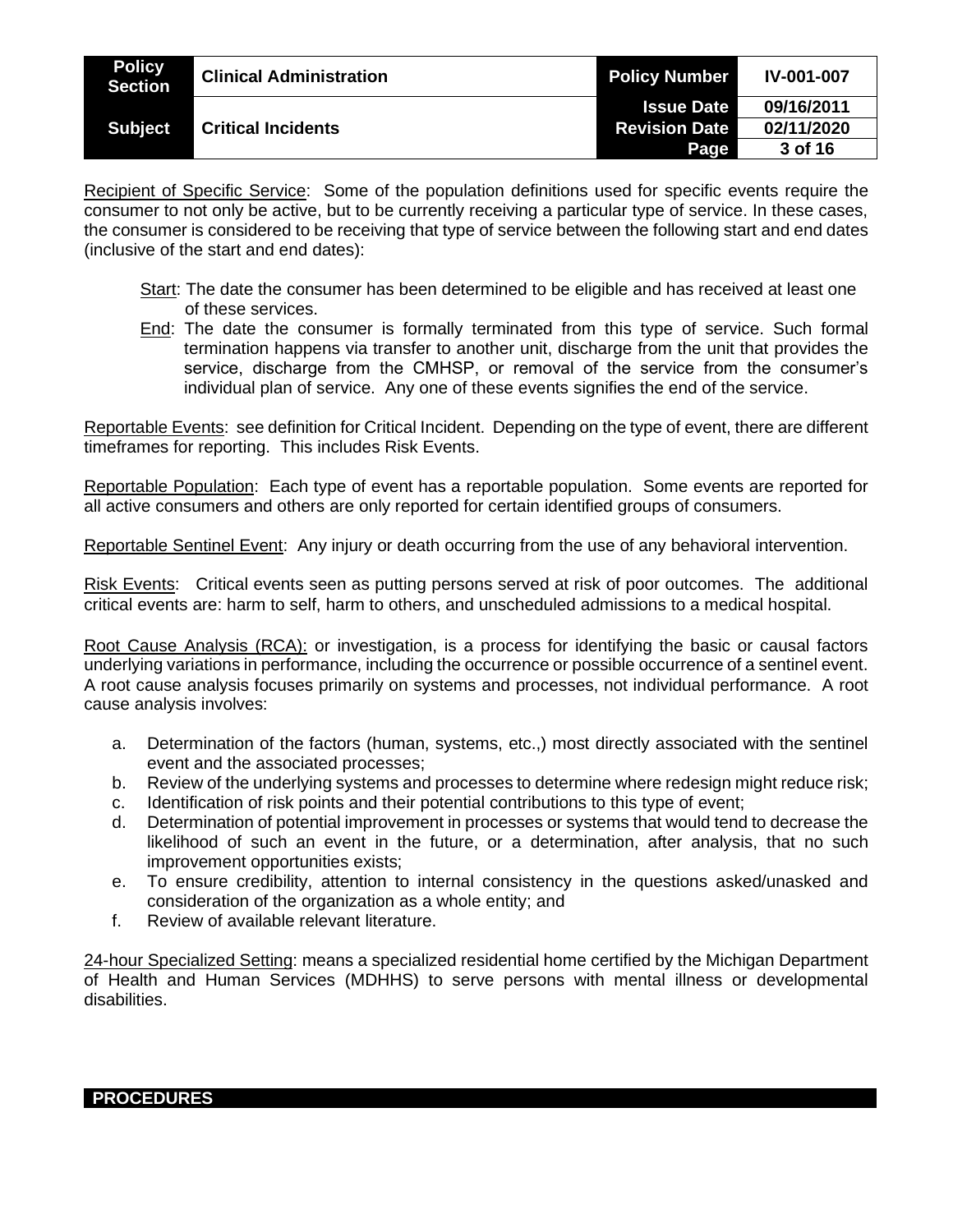| <b>Policy</b><br><b>Section</b> | <b>Clinical Administration</b> | <b>Policy Number</b> | <b>IV-001-007</b> |
|---------------------------------|--------------------------------|----------------------|-------------------|
|                                 |                                | <b>Issue Date</b>    | 09/16/2011        |
| <b>Subject</b>                  | <b>Critical Incidents</b>      | <b>Revision Date</b> | 02/11/2020        |
|                                 |                                | Page                 | 4 of 16           |

- 1. All TBHS employees and contracted service providers will report critical incidents promptly. Critical incidents may also be identified through reports from consumers or external agencies.
- 2. All critical incidents and events will be reviewed and those that are sentinel events identified. At a minimum, consumer deaths, injuries or medication errors requiring emergency room treatment and/or hospital admission, and arrests that occur for individuals in the reportable populations will be reviewed to determine whether the incident meets the criteria for a sentinel event as described in this policy and procedure. Sentinel events will be reported to TBHS' accrediting body Commission on Accreditation of Rehabilitation Facilities (CARF) as required.
- 3. With the exception of arrests, all critical incidents and events should be reviewed to determine if the event is related to the practice of care and whether or not the performance of a root cause analysis is warranted. The decision to perform a RCA is determined through consultation with the Medical Director, quality department staff, or Chief Operating Officer/Designee.
- 4. There shall be three (3) business days subsequent to the incident to determine if it also meets criteria for sentinel event. If it is determined to be a sentinel event, TBHS will initiate an RCA investigation within two days or less. The RCA shall be completed within 45 days of knowledge of the event.
- 5. If determined to be appropriate, a RCA will be conducted in a timely and thorough manner. An individual or committee will be assigned lead responsibility for ensuring the completion of each RCA and any resultant action plan. Persons involved in the review of any adverse event must have appropriate credentials to review the scope of care. Adverse events that involve death or other serious medical issues must involve a physician or nurse.
- 6. The goal of reviewing critical incidents is to focus the attention of the organization on potential underlying causes of the event so that changes can be made in systems or processes in order to reduce the probability of such an event in the future. Following completion of a RCA, or investigation, TBHS will develop and implement either a plan of action or intervention to prevent further occurrence of the critical incident; or document the rationale for not pursuing an intervention. The plan will address responsibility for implementation and oversight, pilot testing as appropriate, time lines, and strategies for measuring the effectiveness of the actions.
- 7. TBHS will maintain a system for recording the occurrence of critical incidents and the organization's resultant analysis, action planning and follow-up. Periodically, formal reporting will occur to apprise the organization's leadership and governance concerning the management of the event and all efforts to improve and correct underlying causes. Sentinel events will be reported to CARF as required.
- 8. TBHS will enter individual-level data on consumer ID, event date and event type regarding reportable events into the regional database. Only those events that meet reporting criteria will be reported. The database information will be used for monitoring by the Mid-State Health Network (MSHN) Clinical Quality Committee (CQC) and reporting to the Michigan Department of Health and Human Services (MDHHS) in accordance with regional policies and procedures and state reporting requirements.
- 9. Reportable event details are reported to MDHHS without evaluation or judgment of cause or fault. All events are reported for all open consumers, regardless of fund source. The critical incident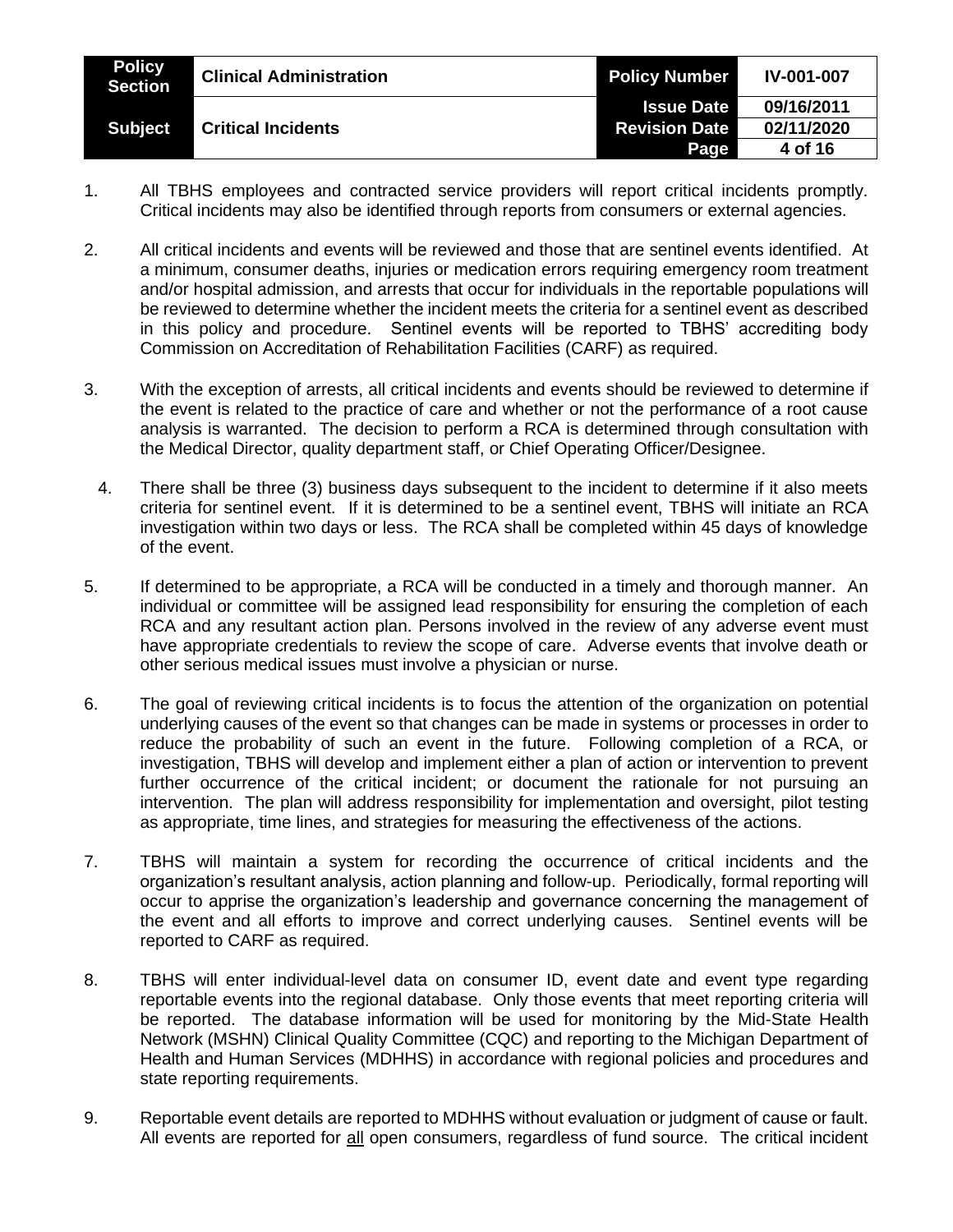| <b>Policy</b><br><b>Section</b> | <b>Clinical Administration</b> | <b>Policy Number</b>                      | <b>IV-001-007</b> |
|---------------------------------|--------------------------------|-------------------------------------------|-------------------|
| <b>Subject</b>                  |                                | <b>Issue Date</b><br><b>Revision Date</b> | 09/16/2011        |
|                                 | <b>Critical Incidents</b>      |                                           | 02/11/2020        |
|                                 |                                | Page                                      | 5 of 16           |

reporting system is not intended as a notification system for events of which MDHHS must be immediately aware. For example, critical incidents which may be newsworthy or represent a community crisis situation should be relayed to MDHHS and MSHN using other established mechanisms. Below are instructions for each critical incident type:

- a. Suicide
	- i. Population: Any consumer actively receiving services, and all consumers who have received an emergent service within the last 30 calendar days.
	- ii. Timeframe for Reporting: Once it has been determined whether or not a death was suicide, the suicide must be reported within 30 days after the end of the month in which the cause of death was determined.

If 90 calendar days has elapsed without a determination of cause of death, the CMHSP must submit a "best judgment" determination of whether the death was a suicide. In this event the time frame described in "a" above shall be followed, with the submission due within 30 days after the end of the month in which this "best judgment" determination occurred.

In case of error, or changes in suicide determination, the CMHSP shall resubmit a consumer's suicide status according to the time frame described in "a" above.

- b. Non-Suicide Death
	- i. Population: Consumers who, at the time of their deaths were actively receiving services and met any one of the following two conditions:
		- (1) Living in a 24-hour Specialized Residential setting (per the Administrative Rule R330.1801-09) or in a Child-Caring Institution, or
		- (2) Receiving Community Living Supports, Supports Coordination, Targeted Case Management, ACT, Home-Based, Wraparound, Habilitation Supports Waiver Services, SED Waiver Services or Child Waiver Services.
	- ii. Timeframe for Reporting: Due within 60 days after the end of the month in which the death occurred, unless reporting is delayed while the CMHSP attempts to determine whether the death was due to suicide. In this case the submission is due within 30 days of the end of the month in which CMHSP determined the death was not due to suicide.
	- iii. Special Fields for Non-Suicide Death:
		- Type of Death:
		- 01 Natural Causes
		- 02 Accidental
		- 03 Homicide

Natural Cause Reason: (For deaths due to natural cause indicate the specific natural cause):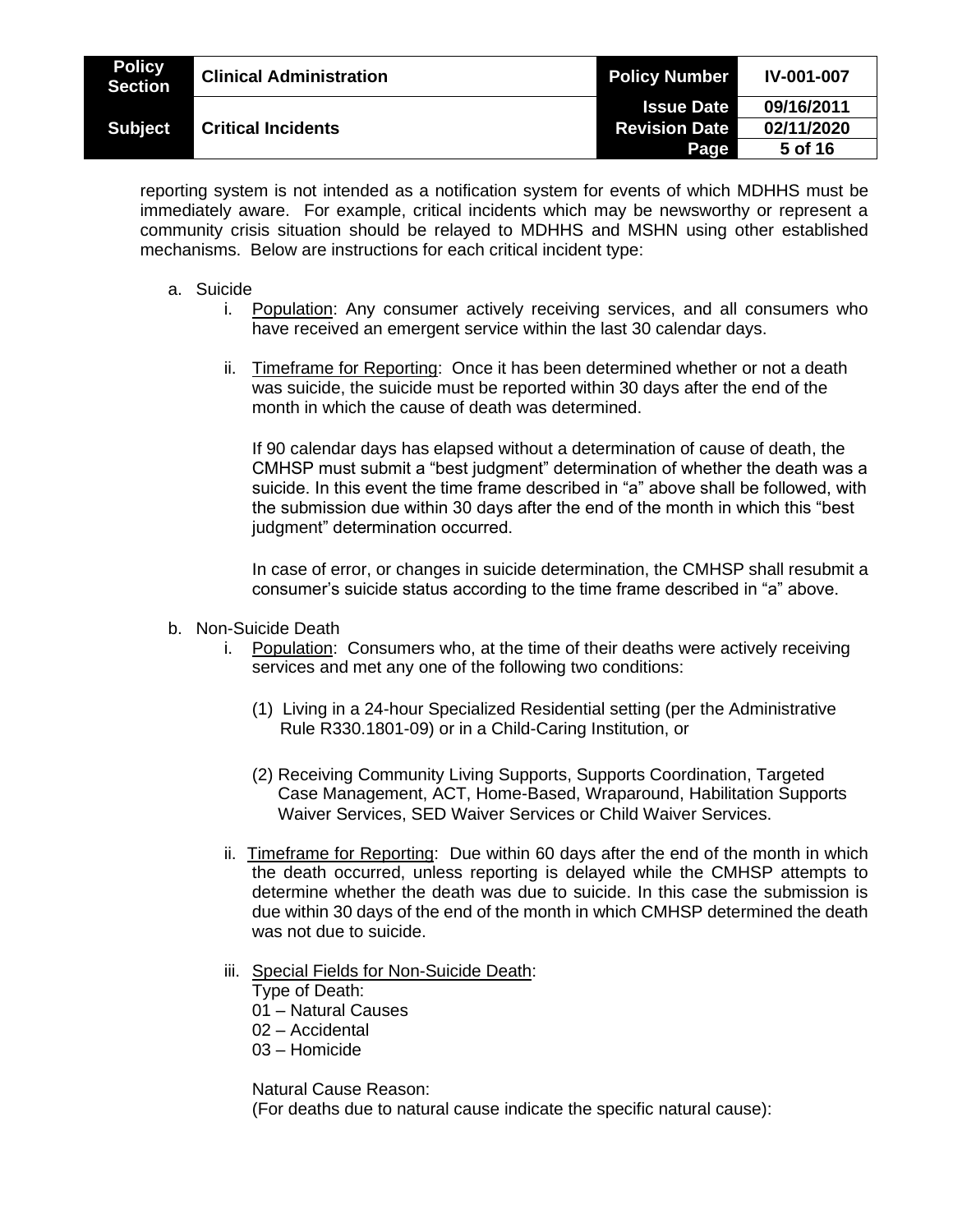| <b>Policy</b><br><b>Section</b> | <b>Clinical Administration</b>                                                                                                                                                                                      | <b>Policy Number</b>         | IV-001-007            |
|---------------------------------|---------------------------------------------------------------------------------------------------------------------------------------------------------------------------------------------------------------------|------------------------------|-----------------------|
|                                 |                                                                                                                                                                                                                     | <b>Issue Date</b>            | 09/16/2011            |
| <b>Subject</b>                  | <b>Critical Incidents</b>                                                                                                                                                                                           | <b>Revision Date</b><br>Page | 02/11/2020<br>6 of 16 |
|                                 |                                                                                                                                                                                                                     |                              |                       |
|                                 | 01 - Heart disease                                                                                                                                                                                                  |                              |                       |
|                                 | 02 - Pneumonia/influenza<br>03 - Aspiration or Aspiration pneumonia                                                                                                                                                 |                              |                       |
|                                 | 04 - Lung disease.                                                                                                                                                                                                  |                              |                       |
|                                 | 05 - Vascular disease                                                                                                                                                                                               |                              |                       |
|                                 | 06 - Cancer                                                                                                                                                                                                         |                              |                       |
|                                 | 07 - Diabetes mellitus<br>08 - Endocrine disorders                                                                                                                                                                  |                              |                       |
|                                 | 09 - Neurological disorders                                                                                                                                                                                         |                              |                       |
|                                 | 10 - Acute bowel disease                                                                                                                                                                                            |                              |                       |
|                                 | 11 - Liver disease/cirrhosis                                                                                                                                                                                        |                              |                       |
|                                 | 12 - Kidney disease                                                                                                                                                                                                 |                              |                       |
|                                 | 13 - Infection, including AIDS<br>14 - Inanition                                                                                                                                                                    |                              |                       |
|                                 | 15 - Complication of treatment                                                                                                                                                                                      |                              |                       |
|                                 | 16 - Unknown                                                                                                                                                                                                        |                              |                       |
|                                 | Definitions for these fields are available through the Death Report in the MDHHS<br>Annual Death Report Codebook.                                                                                                   |                              |                       |
|                                 | c. Emergency Medical Treatment due to Injury or Medication Error<br>Population: Consumers who, at the time of the event were actively receiving<br>i.<br>services and met at least one of the following conditions: |                              |                       |
|                                 | (1) Living in a 24-hour Specialized Residential setting (per the Administrative<br>Rule R330.1801-09), or in a Child-Care Institution, or                                                                           |                              |                       |
|                                 | (2) Receiving either Habilitation Supports Waiver services, SED Waiver Services<br>or Child Waiver services.                                                                                                        |                              |                       |
|                                 | Timeframe for Reporting: Due within 60 days after the end of the month in which<br>ii.<br>the emergency medical treatment began.                                                                                    |                              |                       |
|                                 | d. Hospitalization due to Injury or Medication Error<br>Population: Consumers who, at the time of the event were actively receiving<br>Ι.<br>services and met at least one of the following conditions:             |                              |                       |
|                                 | (1) Living in a 24-hour Specialized Residential setting (per the Administrative<br>Rule R330.1801-09), or in a Child-Care Institution, or                                                                           |                              |                       |
|                                 | (2) Receiving either Habilitation Supports Waiver services, SED Waiver Services<br>or Child Waiver services.                                                                                                        |                              |                       |
|                                 | Timeframe for Reporting: Due within 60 days after the end of the month in which<br>ii.<br>the hospitalization began.                                                                                                |                              |                       |

- e. Arrest
	- i. Population: Consumers who, at the time of the event, were actively receiving services and met at least one of the following conditions: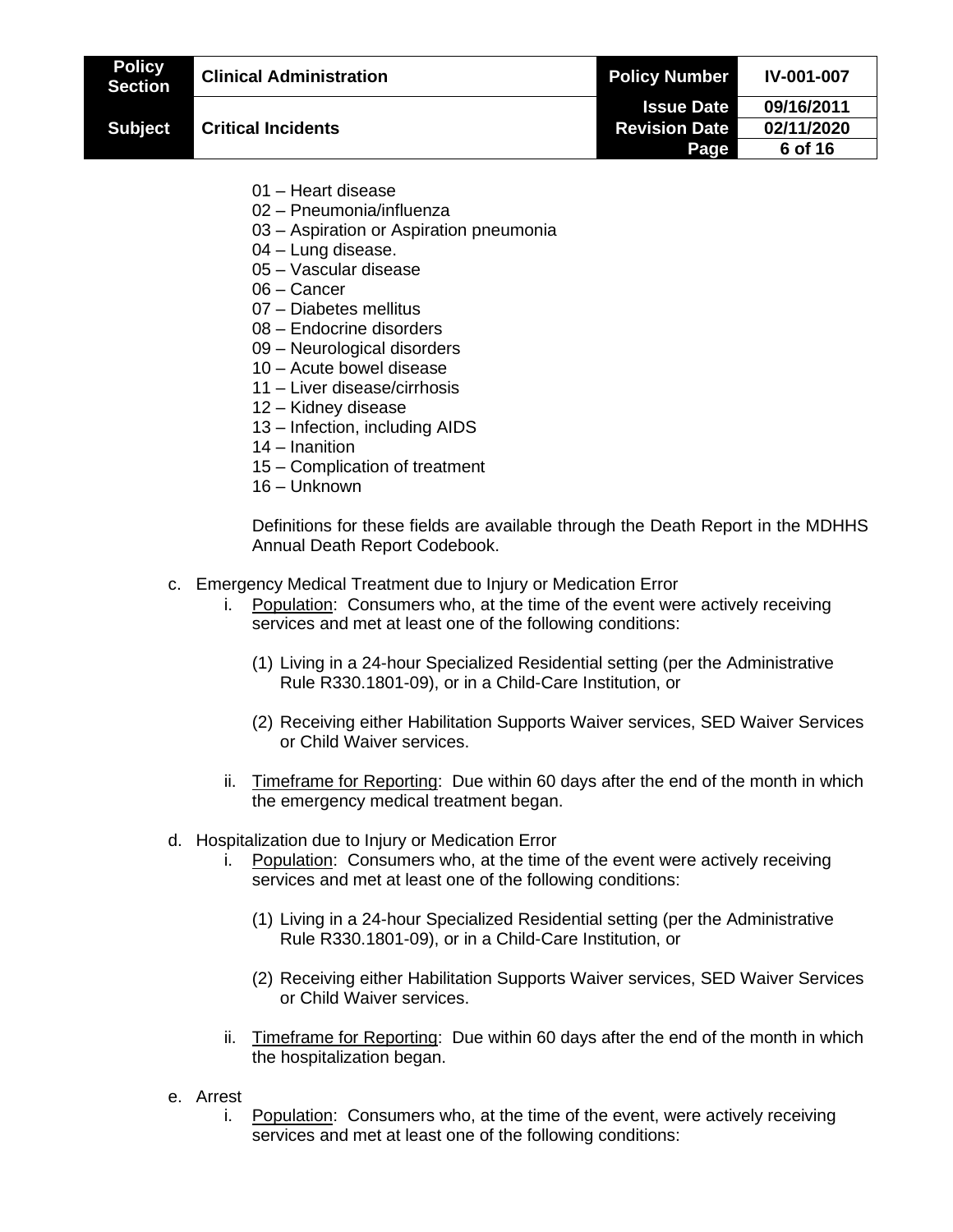| <b>Policy</b><br><b>Section</b> | <b>Clinical Administration</b> | <b>Policy Number</b> | <b>IV-001-007</b> |
|---------------------------------|--------------------------------|----------------------|-------------------|
|                                 |                                | <b>Issue Date</b>    | 09/16/2011        |
| <b>Subject</b>                  | <b>Critical Incidents</b>      | <b>Revision Date</b> | 02/11/2020        |
|                                 |                                | Page                 | 7 of 16           |

- (1) Living in a 24-hour Specialized Residential setting (per the Administrative Rule R330.1801-09), or in a Child-Care Institution, or
- (2) Receiving either Habilitation Supports Waiver services, SED Waiver Services or Child Waiver services.
- ii. Timeframe for Reporting: Due within 60 days after the end of the month in which the arrest began.
- 10. The following are quick reference charts for the above populations and timeframes:

Report the incident if any of the below indicated services have been provided, or if the consumer resides in any of the living situations. Only one checked situation is necessary for the incident to require reporting.

| <b>Service</b>           | <b>Suicide</b> | <b>Death</b> | <b>EMT</b> | Hospital | <b>Arrest</b> |
|--------------------------|----------------|--------------|------------|----------|---------------|
| CLS                      |                |              |            |          |               |
| <b>Supports Coord</b>    |                |              |            |          |               |
| <b>Case Management</b>   |                |              |            |          |               |
| <b>ACT</b>               |                |              |            |          |               |
| Homebased                |                |              |            |          |               |
| Wraparound               |                |              |            |          |               |
| <b>Hab Waiver</b>        |                |              |            |          |               |
| <b>SED Waiver</b>        |                |              |            |          |               |
| <b>Child Waiver</b>      |                |              |            |          |               |
| Any other Service        |                |              |            |          |               |
| <b>Living Situation</b>  |                |              |            |          |               |
| <b>Specialized Resid</b> |                |              |            |          |               |
| $CC$                     |                |              |            |          |               |

Timeframes for Reporting

| <b>Event</b><br><b>Type</b> | Due Date/Timeframe for Reporting                                                                                                                                                 |
|-----------------------------|----------------------------------------------------------------------------------------------------------------------------------------------------------------------------------|
| Suicide                     | 30 days after the end of the month in which the cause of death was<br>determined.                                                                                                |
| Death                       | 60 days after the end of the month in which the death occurred,<br>unless delayed due to possible suicide review, then 30 days after<br>the end of month determination was made. |
| EMT                         | 60 days after the end of the month in which the incident occurred.                                                                                                               |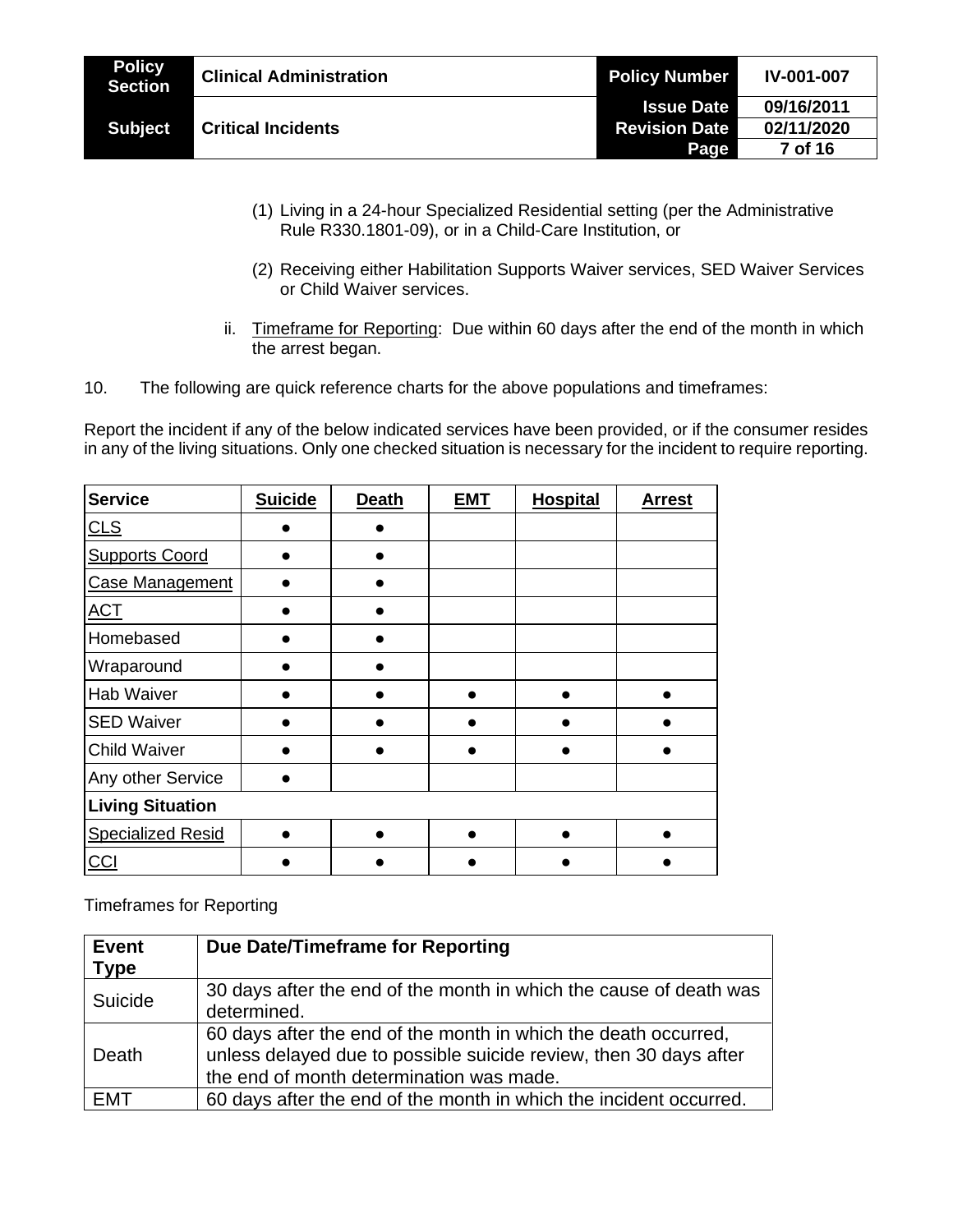| <b>Policy</b><br><b>Section</b> | <b>Clinical Administration</b> | <b>Policy Number</b> | <b>IV-001-007</b> |
|---------------------------------|--------------------------------|----------------------|-------------------|
|                                 |                                | <b>Issue Date</b>    | 09/16/2011        |
| <b>Subject</b>                  | <b>Critical Incidents</b>      | <b>Revision Date</b> | 02/11/2020        |
|                                 |                                | Page                 | 8 of 16           |

| Hospital      | 60 days after the end of the month in which the hospitalization  |
|---------------|------------------------------------------------------------------|
|               | began.                                                           |
| <b>Arrest</b> | 60 days after the end of the month in which the arrest occurred. |

Population terms key:

- 1. Suicide: Suicide
- 2. Death: Non-Suicide Deaths
- 3. EMT: Emergency medical treatment due to injury or medication error
- 4. Hospital: Hospitalization due to injury or medication error
- 5. Arrest: Arrest
- 11. MDHHS has also identified five *additional critical events*, referred to as "Risk Events" that put individuals (in the same population categories as the critical incidents above) at risk of harm and poor outcomes. The PIHP is responsible for the gathering of this data and shall be used for PIHPwide quality improvement efforts. This analysis should be used to determine what action needs to be taken to remediate the problem or situation and to prevent the occurrence of additional events and incidents. Populations to be included are all persons receiving services at the time of the event from TBHS who receive targeted case management/supports coordination, homebased, or ACT services.
- 12. The risk events are defined as follows:
	- a. Harm to Self: Actions taken by individuals who receive services that cause harm to themselves. This includes emergency medical treatment or hospitalization due to an injury that is self-inflicted (e.g. pica, head banging, biting and suicide attempts).
	- b. Harm to Others: Actions taken by individuals who receive services that cause harm to others. Harm to another includes family, friends, staff, peers, public, etc., that resulted in an injury requiring emergency medical treatment or hospitalization of the other person.
	- c. Police Calls: Police calls by staff of a specialized residential setting, or general AFC residential homes or other provider agency staff, for assistance with an individual during a behavioral crisis situation. This is regardless whether calling police is in the individual's plan.
	- d. Emergency Use of Physical Management: emergency use of physical management by staff in response to a behavioral crisis. Physical management shall only be used on an emergency basis when the situation places the individual or other(s) at imminent risk of serious physical harm. This does not include briefly holding an individual in order to comfort him or her or to demonstrate affection, or holding his/her hand.
	- e. Hospitalizations: Two or more unscheduled admissions to a medical hospital (not due to planned surgery or the natural course of a chronic illness, such as when an individual has a terminal illness) within a 12-month period. Admissions may not be known at the time, but may be added when they become known.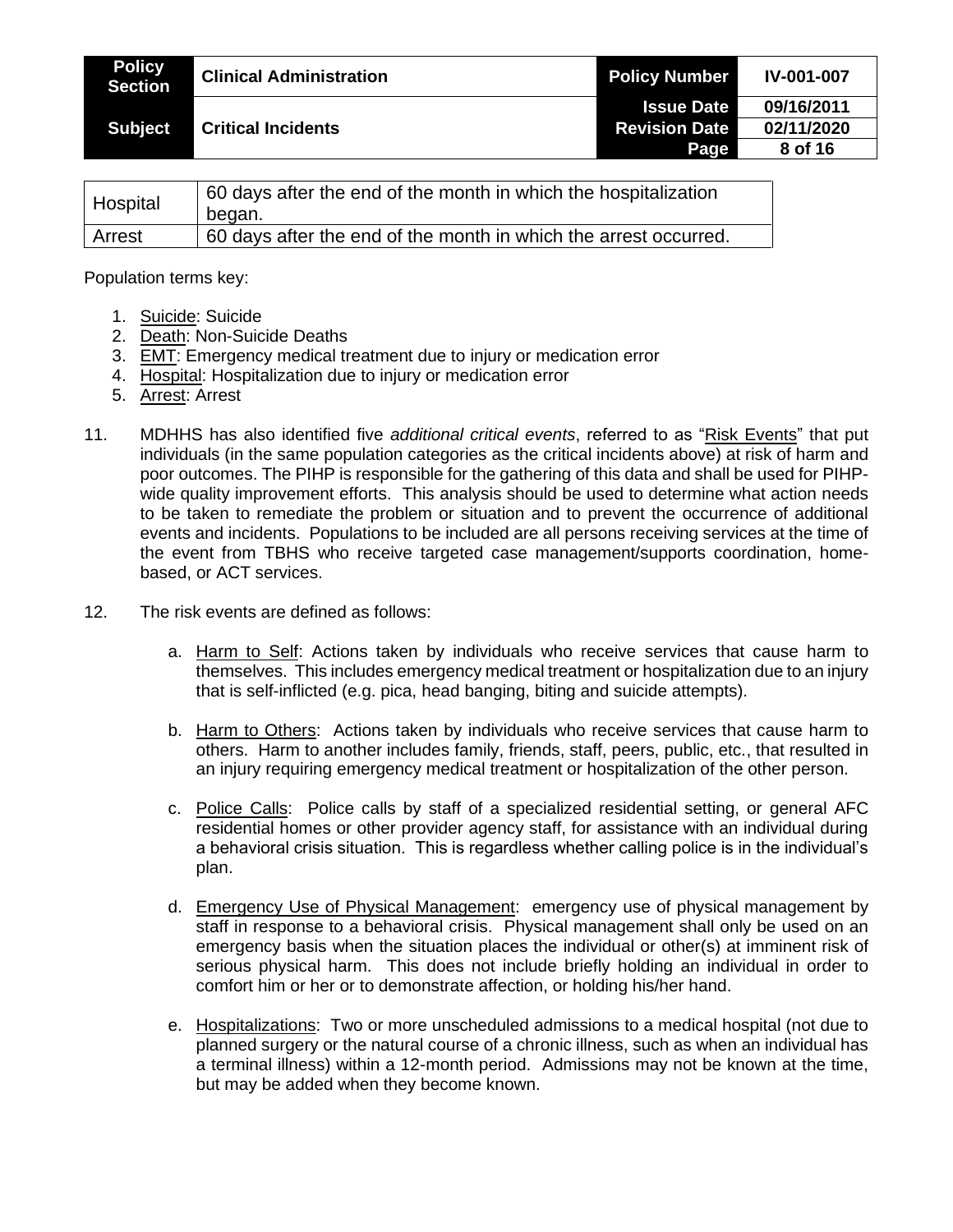| <b>Policy</b><br>Section | <b>Clinical Administration</b> | <b>Policy Number</b> | <b>IV-001-007</b> |
|--------------------------|--------------------------------|----------------------|-------------------|
|                          |                                | <b>Issue Date</b>    | 09/16/2011        |
| <b>Subject</b>           | <b>Critical Incidents</b>      | <b>Revision Date</b> | 02/11/2020        |
|                          |                                | Page                 | 9 of 16           |

- 13. The physical management and/or involvement of law enforcement with individuals served, permitted for intervention in emergencies only, are considered critical incidents. Any injury or death that occurs from the use of any behavioral intervention is considered a sentinel event.
- 14. This data for the identified populations shall be shared with the PIHP in order to comply with QAPIP requirements.
- 15. TBHS shall immediately notify the PIHP of the following events and they will notify MDHHS.
	- a. Any death that occurs as a result of suspected staff member action or inaction, or any death that is subject of a recipient rights, licensing, or police investigation. This report shall be submitted electronically by the PIHP within 48 hours of either the death, or the PIHP's receipt of notification of the death, or the PIHP's receipt of notification that a rights, licensing, and/or police investigation has commenced to [QMPMeasures@michigan.gov](mailto:QMPMeasures@michigan.gov) and include the following information:
		- i. Name of beneficiary
		- ii. Beneficiary ID number (Medicaid, MiChild)
		- iii. Consumer ID (CONID) if there is no beneficiary ID number
		- iv. Date, time and place of death (if a licensed foster care facility, include the license #)
		- v. Preliminary cause of death
		- vi. Contact person's name and e-mail address
	- b. Relocation of a consumer's placement due to licensing suspension or revocation.
	- c. An occurrence that requires the relocation of any PIHP or provider panel service site, governance, or administrative operation for more than 24 hours.
	- d. The conviction of a PIHP/CMHSP or provider panel staff members for any offense related to the performance of their job duties or responsibilities which results in exclusion from participation in federal reimbursement.
	- e. Except for deaths, notification of the remaining events by the PIHP shall be made telephonically or other forms of communication within five (5) business days to contract management staff members in MDHHS Behavioral Health and Developmental Disabilities Administration.
- 16. Any death or injury occurring as a result of behavior intervention will be investigated and reported. The investigation will include the determination as to whether the death or injury was due to staff action or inaction.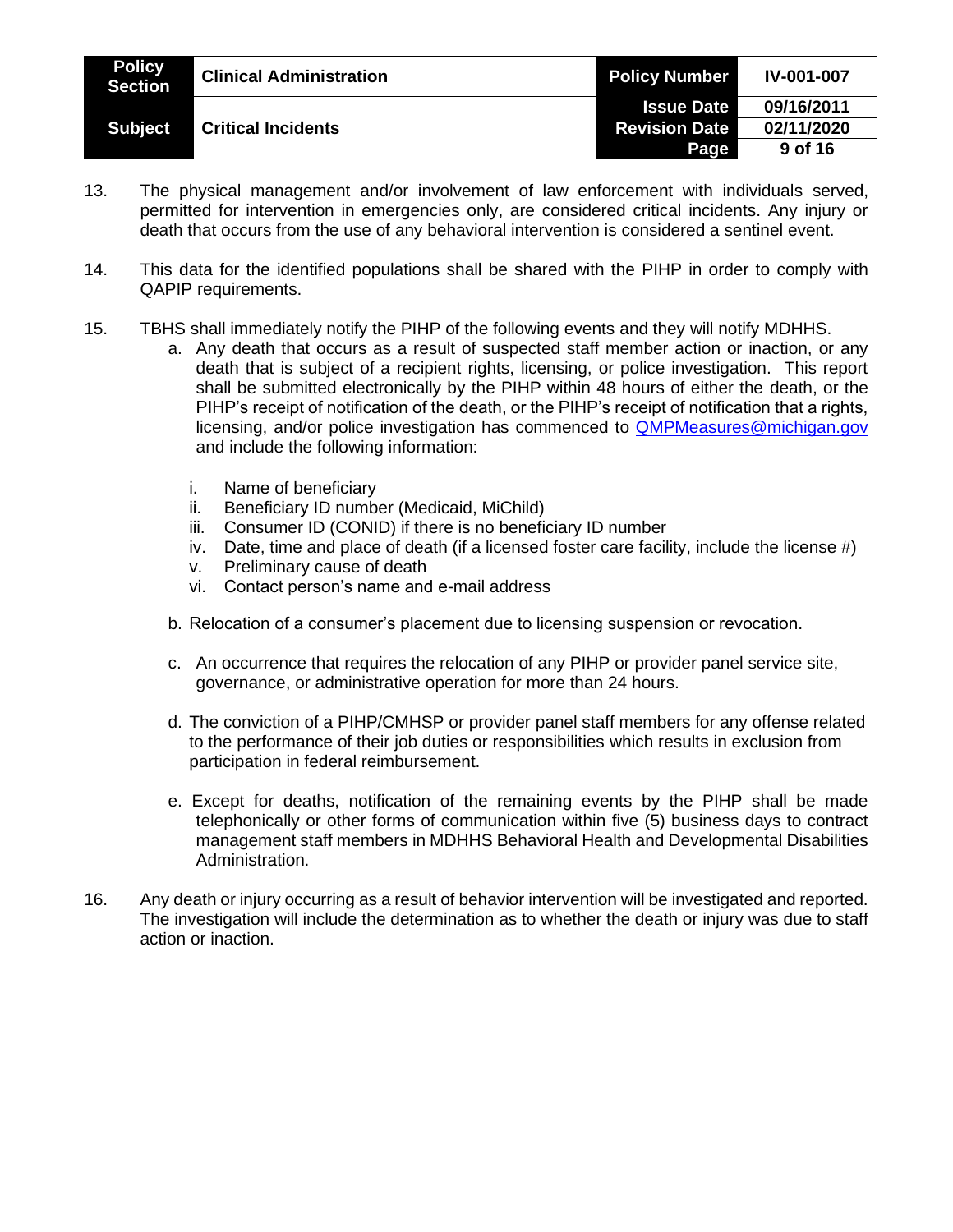| <b>Policy</b><br><b>Section</b> | <b>Clinical Administration</b> | <b>Policy Number</b> | <b>IV-001-007</b> |
|---------------------------------|--------------------------------|----------------------|-------------------|
|                                 |                                | <b>Issue Date</b>    | 09/16/2011        |
| <b>Subject</b>                  | <b>Critical Incidents</b>      | <b>Revision Date</b> | 02/11/2020        |
|                                 |                                | Page                 | 10 of 16          |
|                                 |                                |                      |                   |

|                      | <b>Event Reporting Chart</b> |                                                                                                                                                                     |                                          |                                                                                            |                                                                                                                                             |                                                                                                                       |  |  |
|----------------------|------------------------------|---------------------------------------------------------------------------------------------------------------------------------------------------------------------|------------------------------------------|--------------------------------------------------------------------------------------------|---------------------------------------------------------------------------------------------------------------------------------------------|-----------------------------------------------------------------------------------------------------------------------|--|--|
| Event                | <b>Event Type</b>            | <b>Population</b>                                                                                                                                                   | <b>Reporting</b><br><b>Mechanis</b><br>m | <b>CMHSP</b><br><b>Reports</b><br>to PIHP                                                  | <b>PIHP</b><br><b>Reports</b><br>to<br><b>MDHHS</b>                                                                                         | <b>Source</b><br><b>Verification</b>                                                                                  |  |  |
| Death<br>Suicide*    | Critical<br>Incident         | ACT, CLS,<br>CSM/SC, HB,<br>Child/HAB/<br>SED Waivers,<br><b>Child Caring</b><br>Institution,<br>Specialized<br>Residential<br>Wraparound<br>Any other<br>Service   | Critical<br>Incident<br>Tracker          | 30 days<br>after the<br>end of<br>the<br>month in<br>which the<br>death<br>was<br>reported | 30 days<br>after the<br>end of the<br>month in<br>which the<br>death<br>was<br>reported<br>or in<br>which<br>"best<br>judgment"<br>was used | <b>MDHHS/PIH</b><br>P Event<br>Reporting<br>and the<br><b>OAPIP</b> for<br><b>Specialty</b><br><b>PIHPs</b><br>FY2019 |  |  |
| Death<br>Non-suicide | Critical<br>Incident         | ACT, CLS,<br>CSM/SC, HB,<br>Child/HAB/<br>SED Waivers,<br><b>Child Caring</b><br>Institution,<br>Specialized<br>Residential,<br>Wraparound,<br>Any other<br>Service | Critical<br>Incident<br>Tracker          | 60 days<br>after the<br>end of<br>the<br>month in<br>which the<br>death<br>was<br>reported | 60 days<br>after the<br>end of the<br>month in<br>which the<br>death was<br>reported                                                        | MDHHS/PIH<br>P Event<br>Reporting<br>and the<br><b>QAPIP</b> for<br>Specialty<br><b>PIHPs</b><br>FY2019               |  |  |

\*Death due to suicide must be reported within 30 days after the end of the month in which the death was determined to be a suicide. If 90 calendar days have elapsed without a determination of the cause of death, the PIHP must submit a "best judgment" determination of whether or not the death was a suicide and then report as such within 30 days after the end of the month in which the "best judgment" determination was made. Reporting a death due to suicide applies to individuals actively receiving services at the time of their death and any individual who has received emergency services within 30 days prior to his/her death.

| Death and/or  | Sentinel | ACT, CLS,           | Critical  | 30 days   | 30 days    | <b>MDHHS/PIH</b>   |
|---------------|----------|---------------------|-----------|-----------|------------|--------------------|
| <u>Injury</u> | Event    | CSM/SC, HB,         | Incidents | from the  | from the   | P Contract         |
| From use of   |          | Child/HAB/          | Tracker   | end of    | end of the | FY2019.            |
| behavior      |          | SED Waivers,        |           | the       | month in   | Attachment         |
| intervention  |          | <b>Child Caring</b> |           | month in  | which      | $C6.8.31 -$        |
|               |          | Institution,        |           | which     | injury or  | Technical          |
|               |          | Specialized         |           | injury or | death      | Requirement        |
|               |          | Residential,        |           | death     | occurred   | for Behavior       |
|               |          | Wraparound,         |           | occurred  |            | Treatment          |
|               |          | Any other           |           |           |            | <b>Plan Review</b> |
|               |          | Service             |           |           |            | Committee          |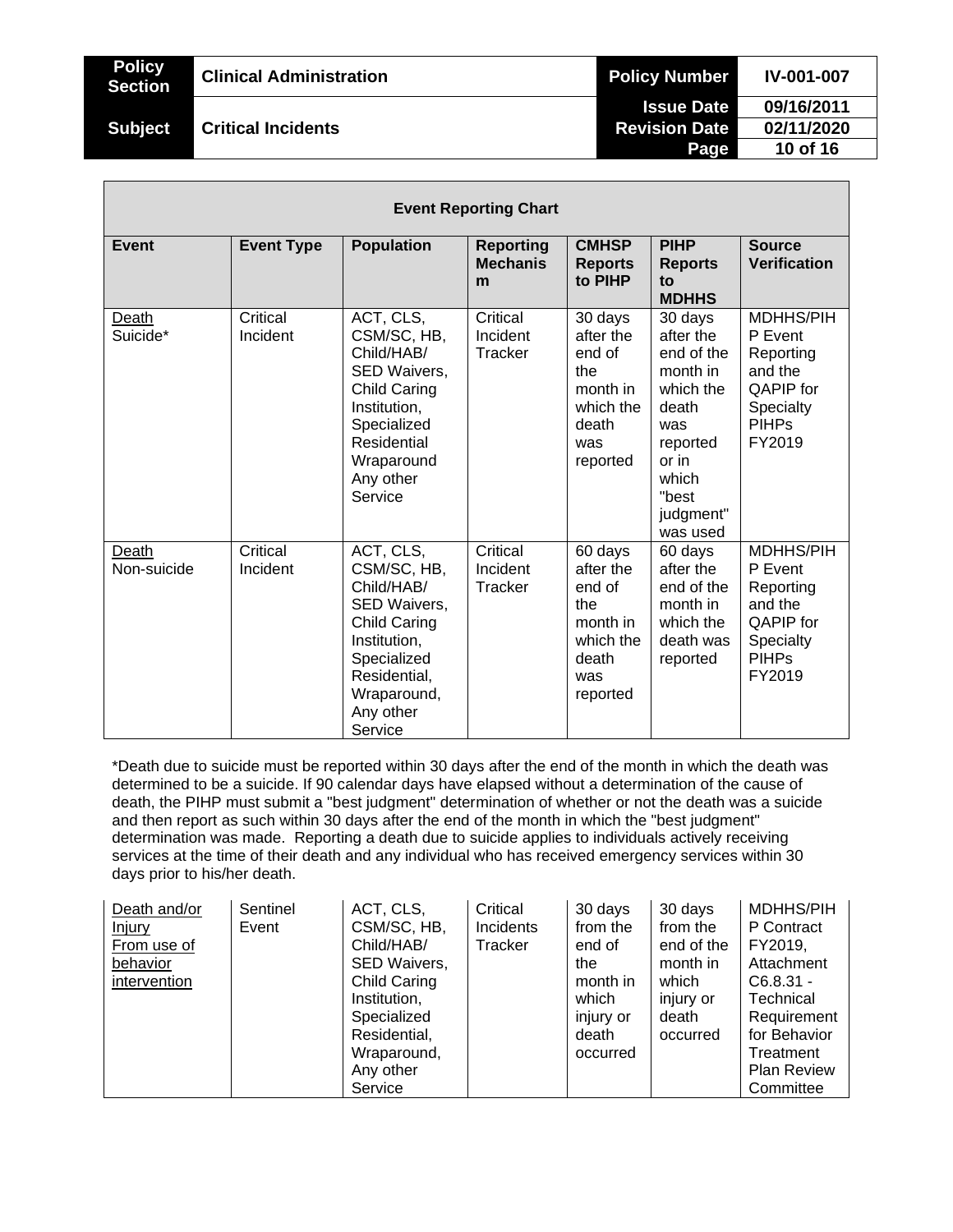| <b>Policy</b><br><b>Section</b> | <b>Clinical Administration</b> | <b>Policy Number</b> | <b>IV-001-007</b> |
|---------------------------------|--------------------------------|----------------------|-------------------|
|                                 |                                | <b>Issue Date</b>    | 09/16/2011        |
| <b>Subject</b>                  | <b>Critical Incidents</b>      | <b>Revision Date</b> | 02/11/2020        |
|                                 |                                | Page                 | 11 of 16          |
|                                 |                                |                      |                   |

Г

| <b>Event Reporting Chart</b>                                                                                                                                             |                       |                                                                                                                                                                     |                                                |                                                                                                                                  |                                                                                                    |                                                                                                                                                              |  |  |
|--------------------------------------------------------------------------------------------------------------------------------------------------------------------------|-----------------------|---------------------------------------------------------------------------------------------------------------------------------------------------------------------|------------------------------------------------|----------------------------------------------------------------------------------------------------------------------------------|----------------------------------------------------------------------------------------------------|--------------------------------------------------------------------------------------------------------------------------------------------------------------|--|--|
| Event                                                                                                                                                                    | <b>Event Type</b>     | <b>Population</b>                                                                                                                                                   | <b>Reporting</b><br><b>Mechanis</b><br>m       | <b>CMHSP</b><br><b>Reports</b><br>to PIHP                                                                                        | <b>PIHP</b><br><b>Reports</b><br>to<br><b>MDHHS</b>                                                | <b>Source</b><br><b>Verification</b>                                                                                                                         |  |  |
| Death<br>Occurs as<br>result of<br>suspected staff<br>member action<br>or inaction, or is<br>subject of<br>recipient rights,<br>licensing, or<br>police<br>investigation | Event<br>Notification | ACT, CLS,<br>CSM/SC, HB,<br>Child/HAB/<br>SED Waivers,<br><b>Child Caring</b><br>Institution.<br>Specialized<br>Residential,<br>Wraparound,<br>Any other<br>Service | Phone call<br>or email to<br><b>MSHN</b> staff | Verbal<br>report<br>within 24<br>hours or<br>next<br>business<br>day of<br>CMHSP's<br>receipt of<br>notificatio<br>n of<br>death | Verbal or<br>written<br>report<br>within 48<br>hours of<br>receipt of<br>notificatio<br>n of death | Medicaid<br>Specialty<br><b>Supports</b><br>and Services<br>Concurrent<br>1915(b)/(c)<br>Waiver<br>Program<br>FY2019,<br>$P7.1.1 -$<br>Event<br>Notification |  |  |

| <b>Event Reporting Chart</b>                     |                      |                                                                                                 |                                          |                                                                                               |                                                                                            |                                                                                                                |  |
|--------------------------------------------------|----------------------|-------------------------------------------------------------------------------------------------|------------------------------------------|-----------------------------------------------------------------------------------------------|--------------------------------------------------------------------------------------------|----------------------------------------------------------------------------------------------------------------|--|
| <b>Event</b>                                     | <b>Event Type</b>    | <b>Population</b>                                                                               | <b>Reporting</b><br><b>Mechanis</b><br>m | <b>CMHSP</b><br><b>Reports</b><br>to PIHP                                                     | <b>PIHP</b><br><b>Reports</b><br>to<br><b>MDHHS</b>                                        | <b>Source</b><br><b>Verification</b>                                                                           |  |
| Hospitalization<br>Due to Injury or<br>Med Error | Critical<br>Incident | Child/HAB<br>/SED Waivers,<br><b>Child Caring</b><br>Institution,<br>Specialized<br>Residential | Critical<br>Incident<br>Tracker          | 60 days<br>after the<br>end of<br>the<br>month in<br>which<br>hospitaliz<br>ation<br>occurred | 60 days<br>after the<br>end of the<br>month in<br>which<br>hospitaliz<br>ation<br>occurred | <b>MDHHS/PIH</b><br>P Event<br>Reporting<br>and the<br><b>QAPIP</b> for<br>Specialty<br><b>PIHPS</b><br>FY2019 |  |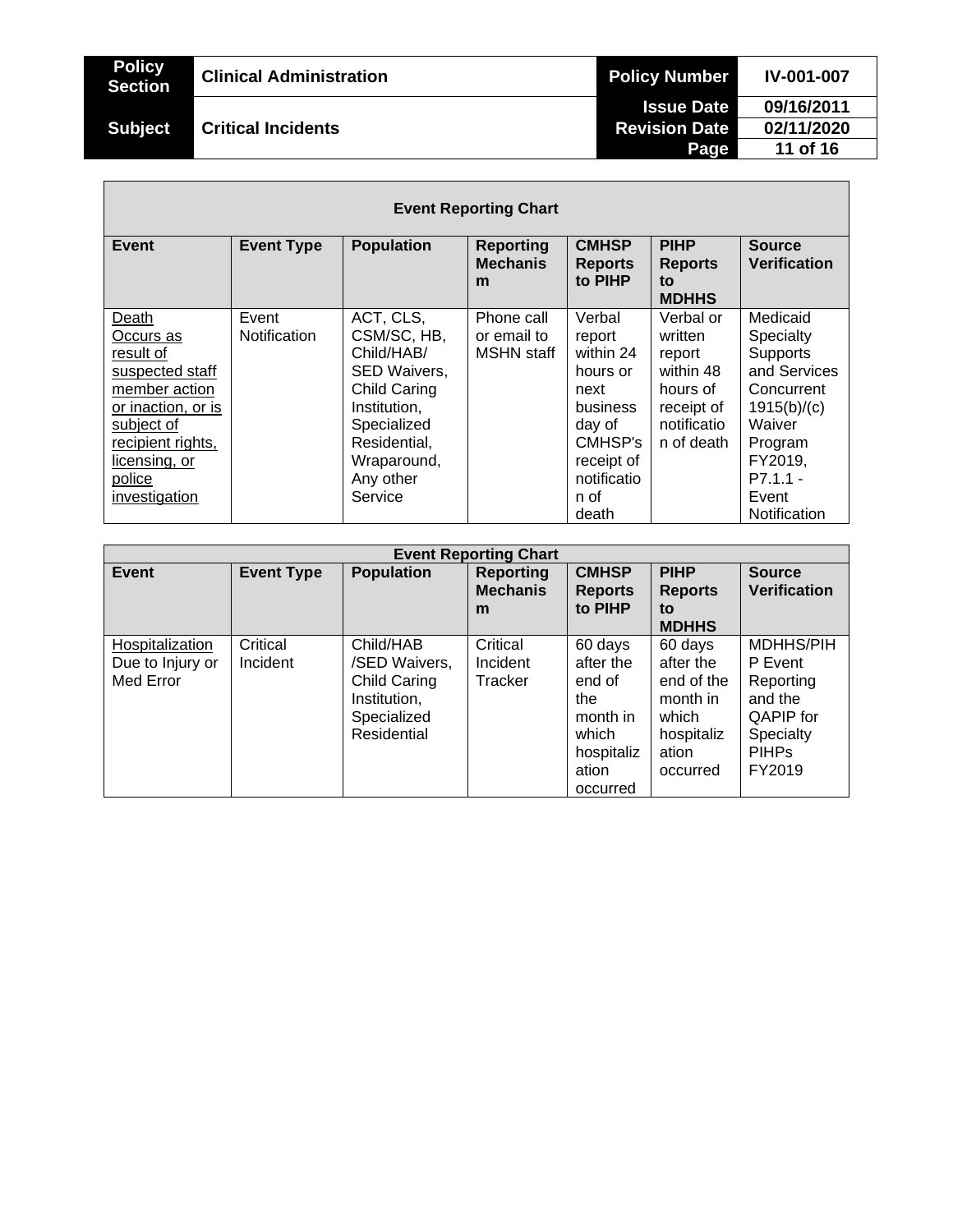| <b>Policy</b><br><b>Section</b> | <b>Clinical Administration</b> | <b>Policy Number</b> | <b>IV-001-007</b> |
|---------------------------------|--------------------------------|----------------------|-------------------|
|                                 |                                | <b>Issue Date</b>    | 09/16/2011        |
| <b>Subject</b>                  | <b>Critical Incidents</b>      | <b>Revision Date</b> | 02/11/2020        |
|                                 |                                | Page                 | 12 of 16          |

|                                                                                                                                                                                                                                                                                                                                                                                                                                                 | <b>Event Reporting Chart</b> |                                                                                                                                                                 |                                          |                                                                                         |                                                                              |                                                                                                                                                    |  |
|-------------------------------------------------------------------------------------------------------------------------------------------------------------------------------------------------------------------------------------------------------------------------------------------------------------------------------------------------------------------------------------------------------------------------------------------------|------------------------------|-----------------------------------------------------------------------------------------------------------------------------------------------------------------|------------------------------------------|-----------------------------------------------------------------------------------------|------------------------------------------------------------------------------|----------------------------------------------------------------------------------------------------------------------------------------------------|--|
| Event                                                                                                                                                                                                                                                                                                                                                                                                                                           | <b>Event Type</b>            | <b>Population</b>                                                                                                                                               | <b>Reporting</b><br><b>Mechanis</b><br>m | <b>CMHSP</b><br><b>Reports</b><br>to PIHP                                               | <b>PIHP</b><br><b>Reports</b><br>to<br><b>MDHHS</b>                          | <b>Source</b><br><b>Verification</b>                                                                                                               |  |
| Hospitalization<br>Two or more<br>unscheduled<br>admissions to a<br>medical<br>hospital (not<br>due to planned<br>surgery or<br>natural course<br>of a chronic<br>illness, such as<br>when an<br>individual has a<br>terminal illness)<br>within a 12<br>month period.<br>Medical<br>hospital<br>admissions at<br>individual level<br>may not be<br>known at time<br>οf<br>hospitalization<br>but may be<br>added when<br>they become<br>known. | <b>Risk Event</b>            | ACT, CLS,<br>CSM/SC, HB,<br>Child/HAB/SE<br>D<br>Waivers, Child<br>Caring<br>Institution,<br>Specialized<br>Residential,<br>Wraparound,<br>Any other<br>Service | Health<br>Conditions<br>Database         | At site<br>visits                                                                       | At site<br>visits                                                            | Medicaid<br>Managed<br>Specialty<br>Supports<br>and Service<br>Concurrent<br>1915 $(b)/(c)$<br>Waiver<br>Program<br>FY2019<br>Attachment<br>P7.9.1 |  |
| Emergency<br>Medical<br>Treatment<br>Due to Injury or<br><b>Med Error</b>                                                                                                                                                                                                                                                                                                                                                                       | Critical<br>Incident         | Child/HAB/<br>SED Waivers,<br><b>Child Caring</b><br>Institution,<br>Specialized<br>Residential                                                                 | Critical<br>Incident<br>Tracker          | 60 days<br>after the<br>end of the<br>month in<br>which<br>treatment<br>was<br>received | 60 days<br>after end<br>of month<br>in which<br>treatment<br>was<br>received | <b>MDHHS/PIH</b><br>P Event<br>Reporting<br>and the<br>QAPIP for<br>Specialty<br><b>PIHPs</b><br>FY2019                                            |  |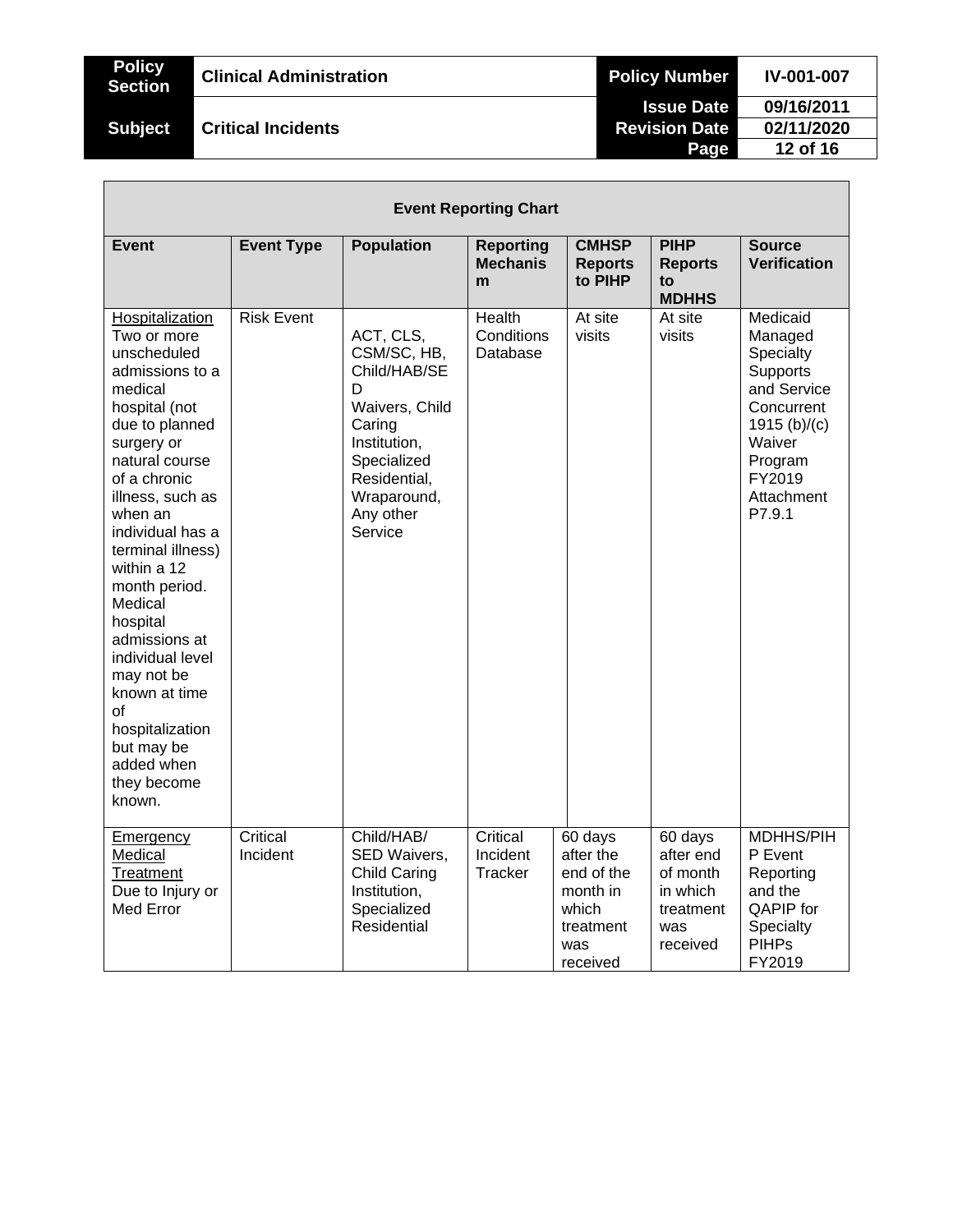| <b>Policy</b><br><b>Section</b> | <b>Clinical Administration</b> | <b>Policy Number</b> | <b>IV-001-007</b> |
|---------------------------------|--------------------------------|----------------------|-------------------|
|                                 |                                | <b>Issue Date</b>    | 09/16/2011        |
| <b>Subject</b>                  | <b>Critical Incidents</b>      | <b>Revision Date</b> | 02/11/2020        |
|                                 |                                | Page                 | 13 of 16          |

Л

|                                                                                                                                                                                         |                      |                                                                                                                                                                     | <b>Event Reporting Chart</b>             |                                           |                                                     |                                                                                                                                                            |
|-----------------------------------------------------------------------------------------------------------------------------------------------------------------------------------------|----------------------|---------------------------------------------------------------------------------------------------------------------------------------------------------------------|------------------------------------------|-------------------------------------------|-----------------------------------------------------|------------------------------------------------------------------------------------------------------------------------------------------------------------|
| <b>Event</b>                                                                                                                                                                            | <b>Event Type</b>    | <b>Population</b>                                                                                                                                                   | <b>Reporting</b><br><b>Mechanis</b><br>m | <b>CMHSP</b><br><b>Reports</b><br>to PIHP | <b>PIHP</b><br><b>Reports</b><br>to<br><b>MDHHS</b> | <b>Source</b><br><b>Verification</b>                                                                                                                       |
| Harm to Self<br>Actions taken<br>by individuals<br>who receive<br>services that<br>cause harm to<br>themselves                                                                          | <b>Risk Event</b>    | ACT, CLS,<br>CSM/SC, HB,<br>Child/HAB/SE<br>D<br>Waivers, Child<br>Caring<br>Institution,<br>Specialized<br>Residential,<br>Wraparound,<br>Any other<br>Service     | Critical<br>Incident<br>Tracker          | At site<br>visits                         | At site<br>visits                                   | Medicaid<br>Managed<br>Specialty<br><b>Supports</b><br>and Service<br>Concurrent<br>1915 $(b)/(c)$<br>Waiver<br>Program<br>FY2019<br>Attachment<br>P7.9.1  |
| Harm to<br><b>Others Actions</b><br>taken by<br>individuals who<br>receive<br>services that<br>cause harm to<br>others                                                                  | <b>Risk Event</b>    | ACT, CLS,<br>CSM/SC, HB,<br>Child/HAB/SE<br>D<br>Waivers, Child<br>Caring<br>Institution,<br>Specialized<br>Residential,<br>Wraparound,<br>Any other<br>Service     | Critical<br>Incident<br>Tracker          | At site visit                             | At site<br>visit                                    | Medicaid<br>Managed<br>Specialty<br><b>Supports</b><br>and Service<br>Concurrent<br>1915 $(b)/(c)$<br>Waiver<br>Program<br>FY2019<br>Attachment<br>P7.9.1  |
| Behavioral<br><b>Crisis</b><br>Police calls by<br>staff of<br>Specialized<br>Residential or<br>General AFC or<br>other Provider<br>Agency for staff<br>assistance with<br>an individual | Critical<br>Incident | ACT, CLS,<br>SCM/SC, HB,<br>Child/HAB/<br>SED Waivers,<br><b>Child Caring</b><br>Institution,<br>Specialized<br>Residential,<br>Wraparound,<br>Any other<br>Service | <b>BTPRC</b><br>Data<br>Collection       | Quarterly                                 | As<br>requested                                     | Medicaid<br>Managed<br>Specialty<br><b>Supports</b><br>and Service<br>Concurrent<br>1915 $(b)/(c)$<br>Waiver<br>Program<br>FY2019<br>Attachment<br>P7.9.1. |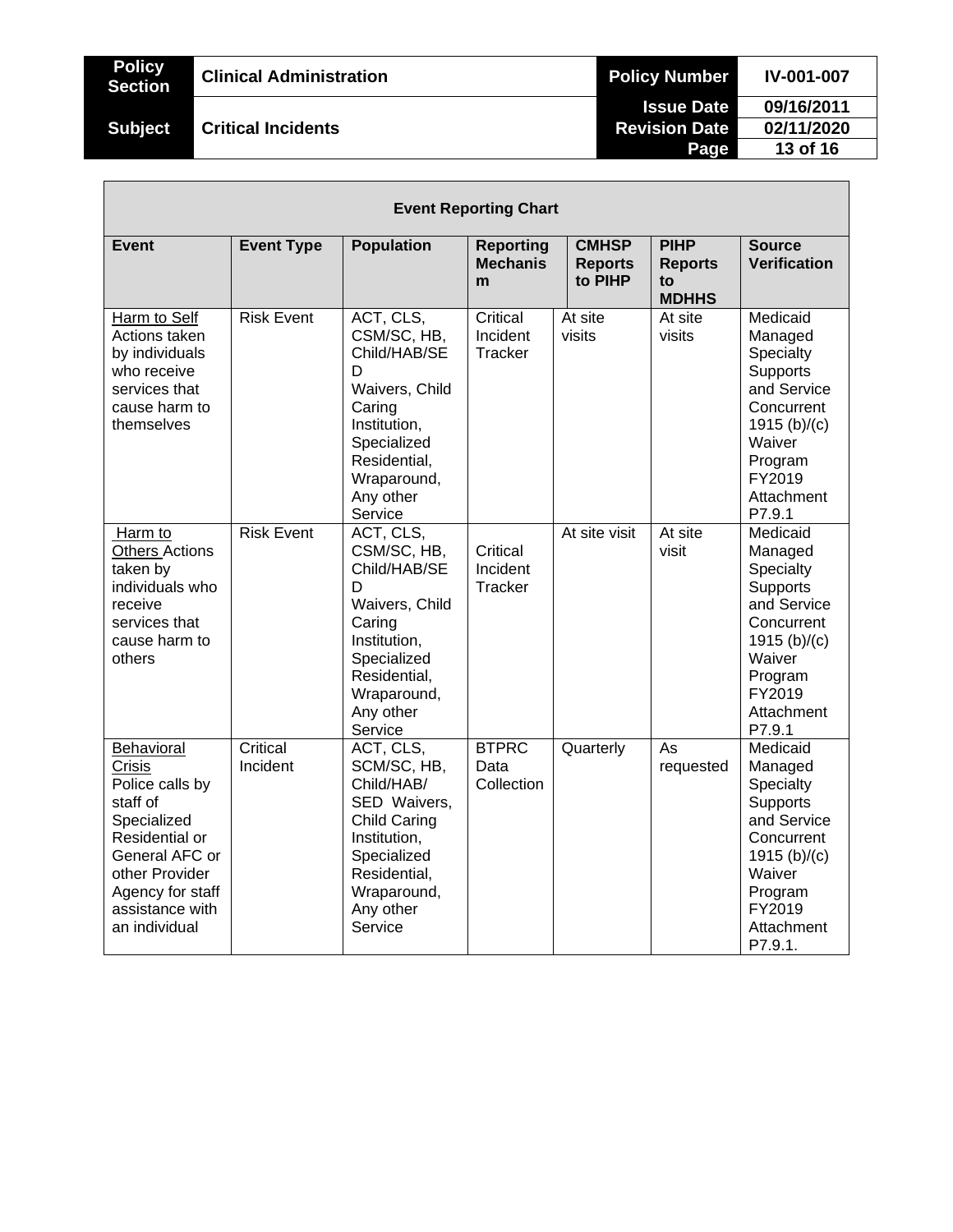|  | ıπ |                |
|--|----|----------------|
|  |    | $\blacksquare$ |

# **Subject Critical Incidents**

| <b>Event Reporting Chart</b>                                                               |                      |                                                                                                                                                                        |                                          |                                                                                                |                                                                                                      |                                                                                                                                                     |  |  |
|--------------------------------------------------------------------------------------------|----------------------|------------------------------------------------------------------------------------------------------------------------------------------------------------------------|------------------------------------------|------------------------------------------------------------------------------------------------|------------------------------------------------------------------------------------------------------|-----------------------------------------------------------------------------------------------------------------------------------------------------|--|--|
| Event                                                                                      | <b>Event Type</b>    | <b>Population</b>                                                                                                                                                      | <b>Reporting</b><br><b>Mechanis</b><br>m | <b>CMHSP</b><br><b>Reports to</b><br><b>PIHP</b>                                               | <b>PIHP</b><br><b>Reports</b><br>to<br><b>MDHHS</b>                                                  | <b>Source</b><br><b>Verification</b>                                                                                                                |  |  |
| Behavioral<br>Crisis<br>Emergency use<br>of Physical<br>Management<br>response by<br>staff | Critical<br>Incident | ACT, CLS,<br>SCM/SC,<br>HB, Child/<br>HAB/SED<br>Waivers,<br><b>Child Caring</b><br>Institution,<br>Specialized<br>Residential,<br>Wraparound,<br>Any other<br>Service | <b>BTPRC</b><br>Data<br>Collection       | 15 days<br>after the<br>end of the<br>month in<br>which<br>physical<br>manageme<br>nt occurred | 30 days<br>after the<br>end of<br>the<br>month in<br>which<br>physical<br>manage<br>ment<br>occurred | Medicaid<br>Managed<br>Specialty<br>Supports and<br>Service<br>Concurrent<br>1915 $(b)/(c)$<br>Waiver<br>Program<br>FY2019<br>Attachment<br>P7.9.1. |  |  |
| Arrest                                                                                     | Critical<br>Incident | Child Waiver,<br>HAB Waiver,<br>SED Waiver,<br>Child Caring<br>Institution,<br>Specialized<br><b>Residential</b>                                                       | Critical<br>Incident<br>Tracker          | 45 days<br>after the<br>end of the<br>month in<br>which the<br>arrest<br>occurred              | 60 days<br>after the<br>end of<br>the<br>month in<br>which the<br>arrest<br>occurred                 | MDHHS/PIH<br>P Event<br>Reporting<br>and the<br><b>QAPIP</b> for<br><b>Specialty</b><br><b>PIHPs</b><br>FY2019                                      |  |  |

| <b>Event Reporting Chart</b>                                                                                                                                                                                                                                             |                       |                                                                                                                                                                    |                                                |                                                                   |                                                  |                                                                                                                                                                                  |
|--------------------------------------------------------------------------------------------------------------------------------------------------------------------------------------------------------------------------------------------------------------------------|-----------------------|--------------------------------------------------------------------------------------------------------------------------------------------------------------------|------------------------------------------------|-------------------------------------------------------------------|--------------------------------------------------|----------------------------------------------------------------------------------------------------------------------------------------------------------------------------------|
| Event                                                                                                                                                                                                                                                                    | <b>Event Type</b>     | <b>Population</b>                                                                                                                                                  | <b>Reporting</b><br><b>Mechanis</b><br>m       | <b>CMHSP</b><br><b>Reports to</b><br><b>PIHP</b>                  | <b>PIHP</b><br><b>Reports to</b><br><b>MDHHS</b> | <b>Source</b><br><b>Verificatio</b><br>n                                                                                                                                         |
| Conviction<br>Any PIHP or<br>provider panel<br>staff member<br>convicted for<br>any offense<br>related to the<br>performance of<br>their job duties<br>or<br>responsibilities<br>which results in<br>exclusion from<br>participation in<br>federal<br>reimbursement<br>s | Event<br>Notification | ACT, CLS,<br>SCM/SC,<br>HB.<br>Child/HAB/<br>SED<br>Waivers,<br>Child Caring<br>Institution,<br>Specialized<br>Residential,<br>Wraparound,<br>Any other<br>Service | Phone call<br>or email to<br><b>MSHN</b> staff | <b>Next</b><br>business<br>day upon<br>receipt of<br>notification | 5 days<br>within<br>receipt of<br>notification   | Medicaid<br>Specialty<br><b>Supports</b><br>and<br><b>Services</b><br>Concurrent<br>1915(b)/(c)<br>Waiver<br>Program<br>FY2019,<br>$C6.7.1.1 -$<br>Reporting<br>Requireme<br>nts |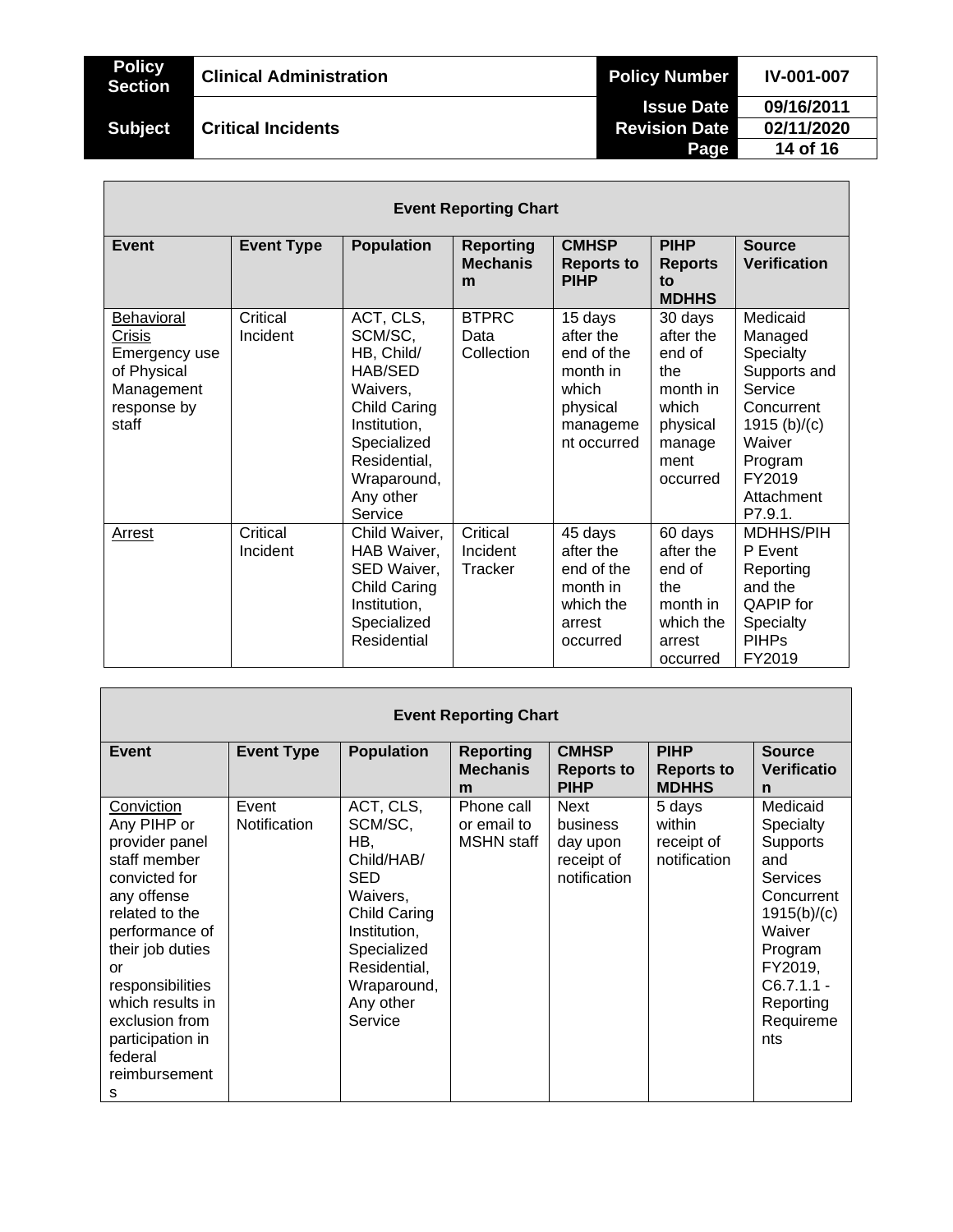| <b>Policy</b><br><b>Section</b> | <b>Clinical Administration</b> | <b>Policy Number</b> | <b>IV-001-007</b> |
|---------------------------------|--------------------------------|----------------------|-------------------|
|                                 |                                | <b>Issue Date</b>    | 09/16/2011        |
| <b>Subject</b>                  | <b>Critical Incidents</b>      | <b>Revision Date</b> | 02/11/2020        |
|                                 |                                | Page                 | 15 of 16          |
|                                 |                                |                      |                   |

| <b>Event Reporting Chart</b>                                              |                       |                                                                                                                                                                           |                                                |                                                                   |                                                  |                                                                                                                                                                  |
|---------------------------------------------------------------------------|-----------------------|---------------------------------------------------------------------------------------------------------------------------------------------------------------------------|------------------------------------------------|-------------------------------------------------------------------|--------------------------------------------------|------------------------------------------------------------------------------------------------------------------------------------------------------------------|
| <b>Event</b>                                                              | <b>Event Type</b>     | <b>Population</b>                                                                                                                                                         | <b>Reporting</b><br><b>Mechanis</b><br>m       | <b>CMHSP</b><br><b>Reports to</b><br><b>PIHP</b>                  | <b>PIHP</b><br><b>Reports to</b><br><b>MDHHS</b> | <b>Source</b><br>Verificatio<br>n                                                                                                                                |
| Relocation<br>Consumer<br>placement<br>changed due to<br>licensing issues | Event<br>Notification | ACT, CLS,<br>SCM/SC,<br>HB,<br>Child/HAB/<br>SED<br>Waivers,<br><b>Child Caring</b><br>Institution,<br>Specialized<br>Residential,<br>Wraparound,<br>Any other<br>Service | Phone call<br>or email to<br><b>MSHN</b> staff | <b>Next</b><br>business<br>day upon<br>receipt of<br>notification | 5 days<br>within<br>receipt of<br>notification   | Medicaid<br>Specialty<br>Supports<br>and<br>Services<br>Concurrent<br>1915(b)/(c)<br>Waiver<br>Program<br>FY2019,<br>P7.7.1.1 -<br>Reporting<br>Requireme<br>nts |

| <b>Event Reporting Chart</b>                                                                                                                                                             |                       |                                                                                                                                                                           |                                                |                                                            |                                                 |                                                                                                                                                                           |
|------------------------------------------------------------------------------------------------------------------------------------------------------------------------------------------|-----------------------|---------------------------------------------------------------------------------------------------------------------------------------------------------------------------|------------------------------------------------|------------------------------------------------------------|-------------------------------------------------|---------------------------------------------------------------------------------------------------------------------------------------------------------------------------|
| Event                                                                                                                                                                                    | <b>Event Type</b>     | <b>Population</b>                                                                                                                                                         | <b>Reporting</b><br><b>Mechanis</b><br>m       | <b>CMHSP</b><br><b>Reports to</b><br><b>PIHP</b>           | <b>PIHP</b><br><b>Reports to</b><br><b>MDCH</b> | <b>Source</b><br><b>Verification</b>                                                                                                                                      |
| Relocation<br>Any occurrence<br>requiring any<br>PIHP or<br>provider panel<br>service site,<br>governance, or<br>administrative<br>operation to<br>relocate for<br>more than 24<br>hours | Event<br>Notification | ACT, CLS,<br>SCM/SC,<br>HB.<br>Child/HAB/<br><b>SED</b><br>Waivers,<br>Child Caring<br>Institution,<br>Specialized<br>Residential,<br>Wraparound,<br>Any other<br>Service | Phone call<br>or email to<br><b>MSHN</b> staff | Next<br>business<br>day upon<br>receipt of<br>notification | 5 days<br>within<br>receipt of<br>notification  | Medicaid<br>Specialty<br>Supports<br>and<br><b>Services</b><br>Concurrent<br>1915(b)/(c)<br>Waiver<br>Program<br>FY2019.<br>$P7.7.1.1 -$<br>Reporting<br>Requiremen<br>ts |

# **RELATED FORMS & MATERIALS**

Not applicable.